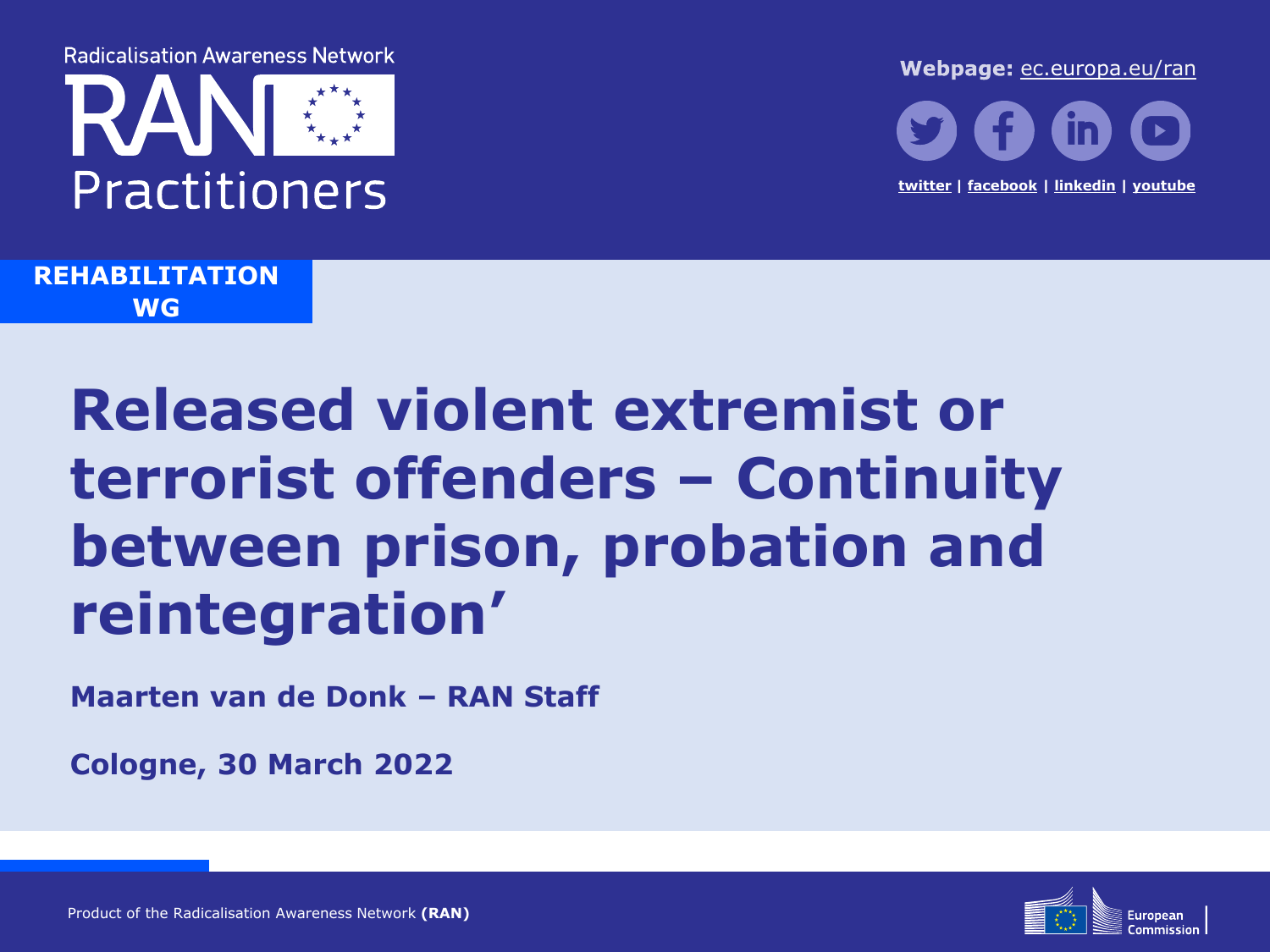# Table of content

- The context: Background of RAN and the paper
- The prison-exit continuum
- 13 recommendations



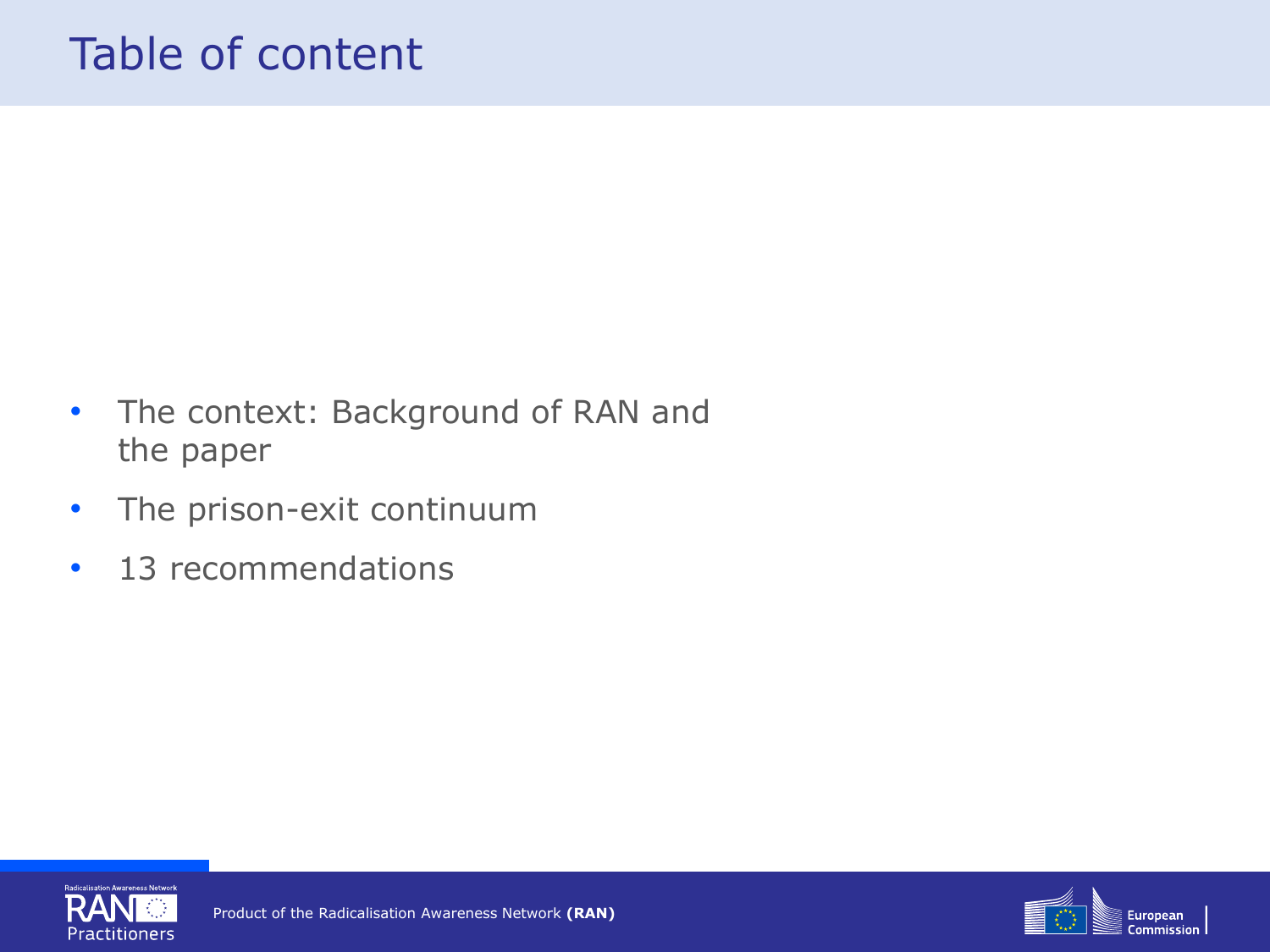# Radicalisation Awareness Network

- Commissioned by the European Commission since 2011
- Bringing together practitioners working on or whose work is impacted by P/CVE in order to:
	- **Exchange**
	- Disseminate
	- **Advice**
- Covering all kinds of radicalisation leading to violent extremism
- Information is available open source: <http://www.ec.europa.eu/ran>







 $\bullet$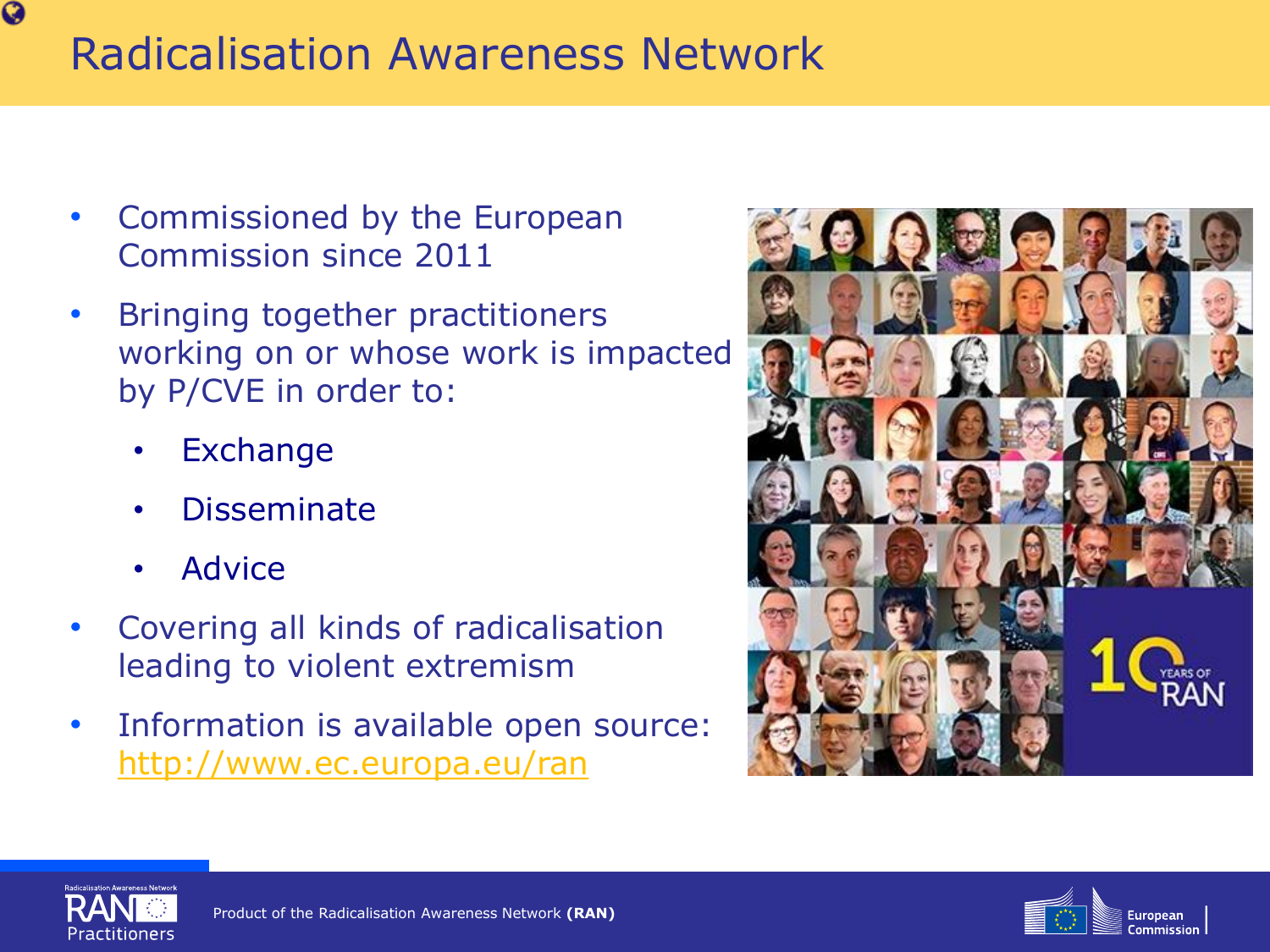# RAN Working Groups

- Communication and Narratives
- Families, Communities and Social Care
- Local
- Mental Health
- Police
- Prison
- Rehabilitation
- Victims of Terrorism
- Youth and Education



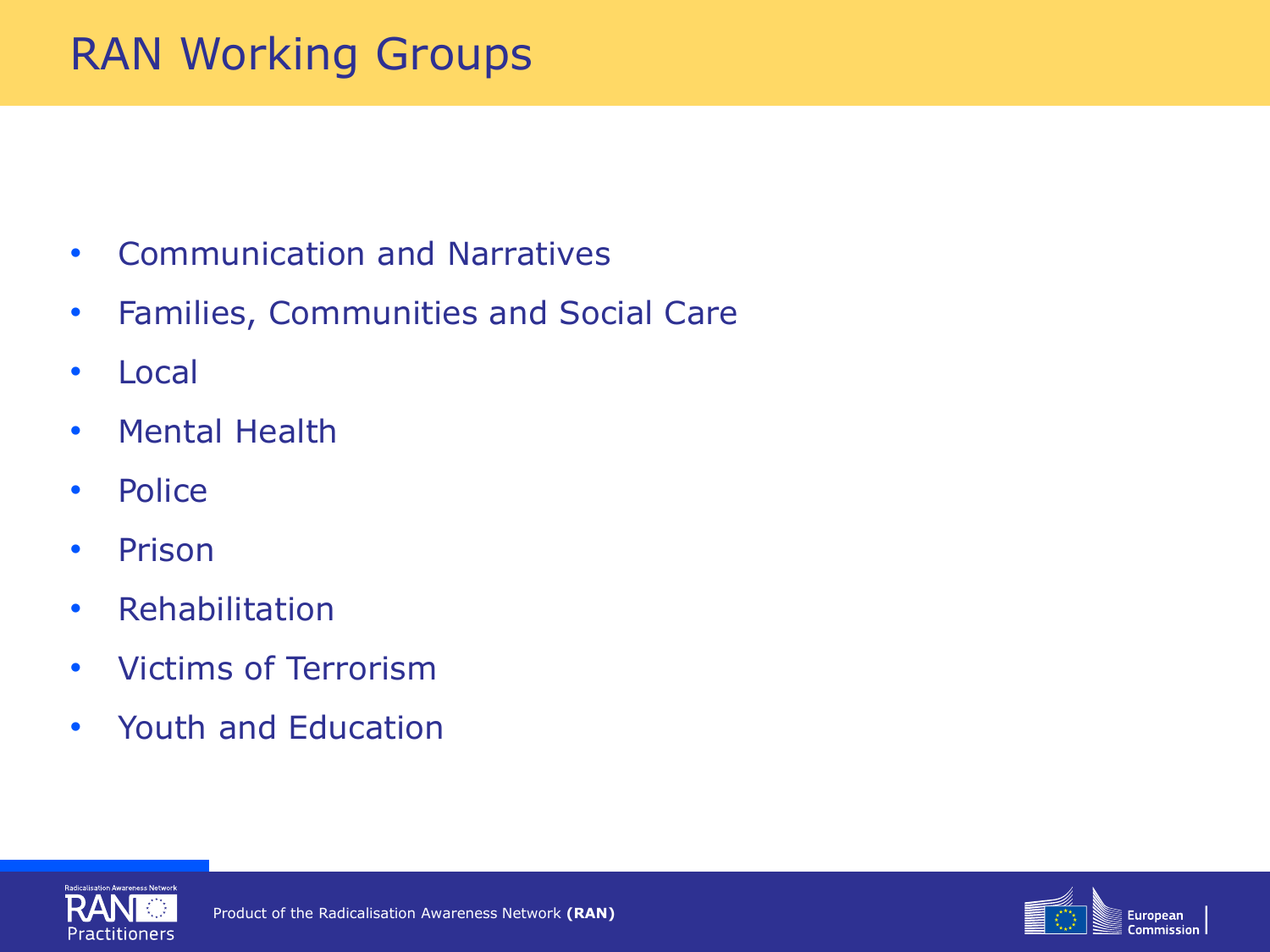- Policy support for the EU MS and DG HOME
- Research

Cros-cutting event = RAN practitioners + RAN Policy Support working on 1 topic.

6 October 2021: 'Released violent extremist or terrorist offenders – Continuity between prison, probation and reintegration'



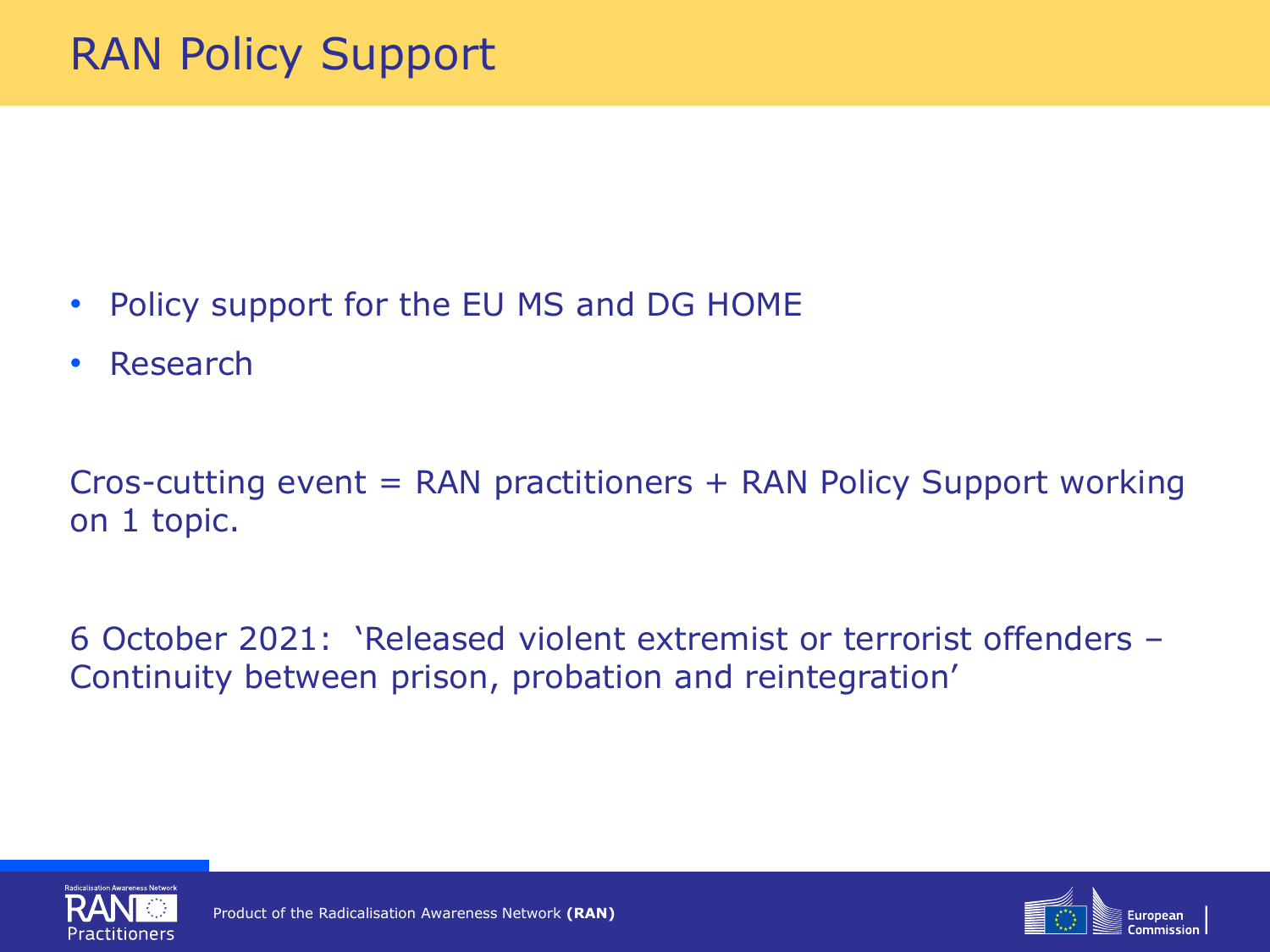The challenges of working with VETOs along the **prison–exit continuum**:

- **continuity** and **sustainability** throughout offender transitions, from **prison** to **probation**, and then into the **community** without legal conditions.
- need to **balance** rehabilitation and reintegration on one hand and **protecting the public** on the other.



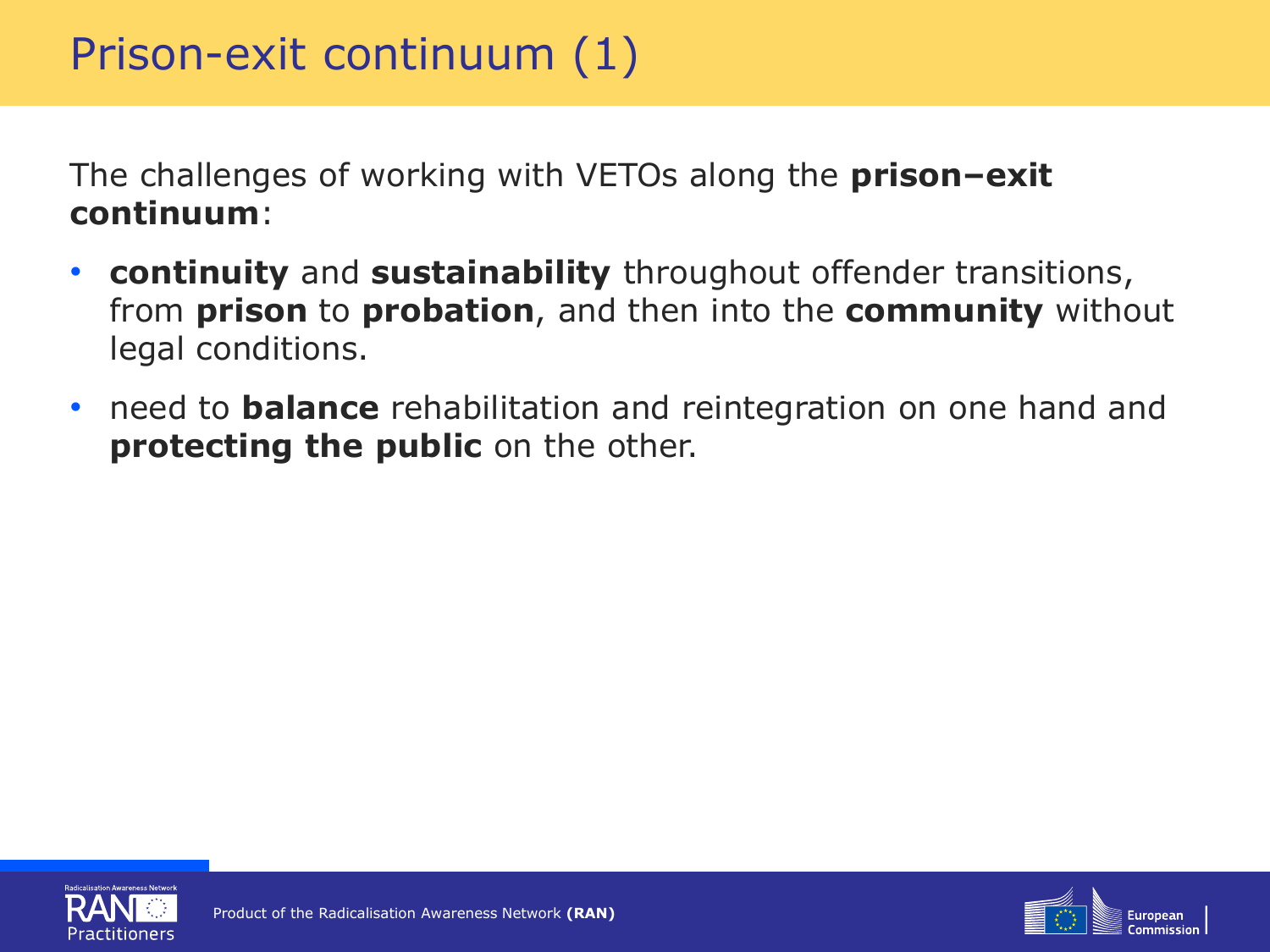# Prison-exit continuum (2)

#### **Topical as**

- Over 1400 Violent Extremist and Terrorist Offenders (VETOs) detained in EU prisons (end 2021).
- The rate of reoffending amongst VETOs is low (2-7 %) compared to "regular" offenders (40-60 % worldwide). However:
- I. Reoffending has severe consequences.
- II. Is not reoffending sufficient?



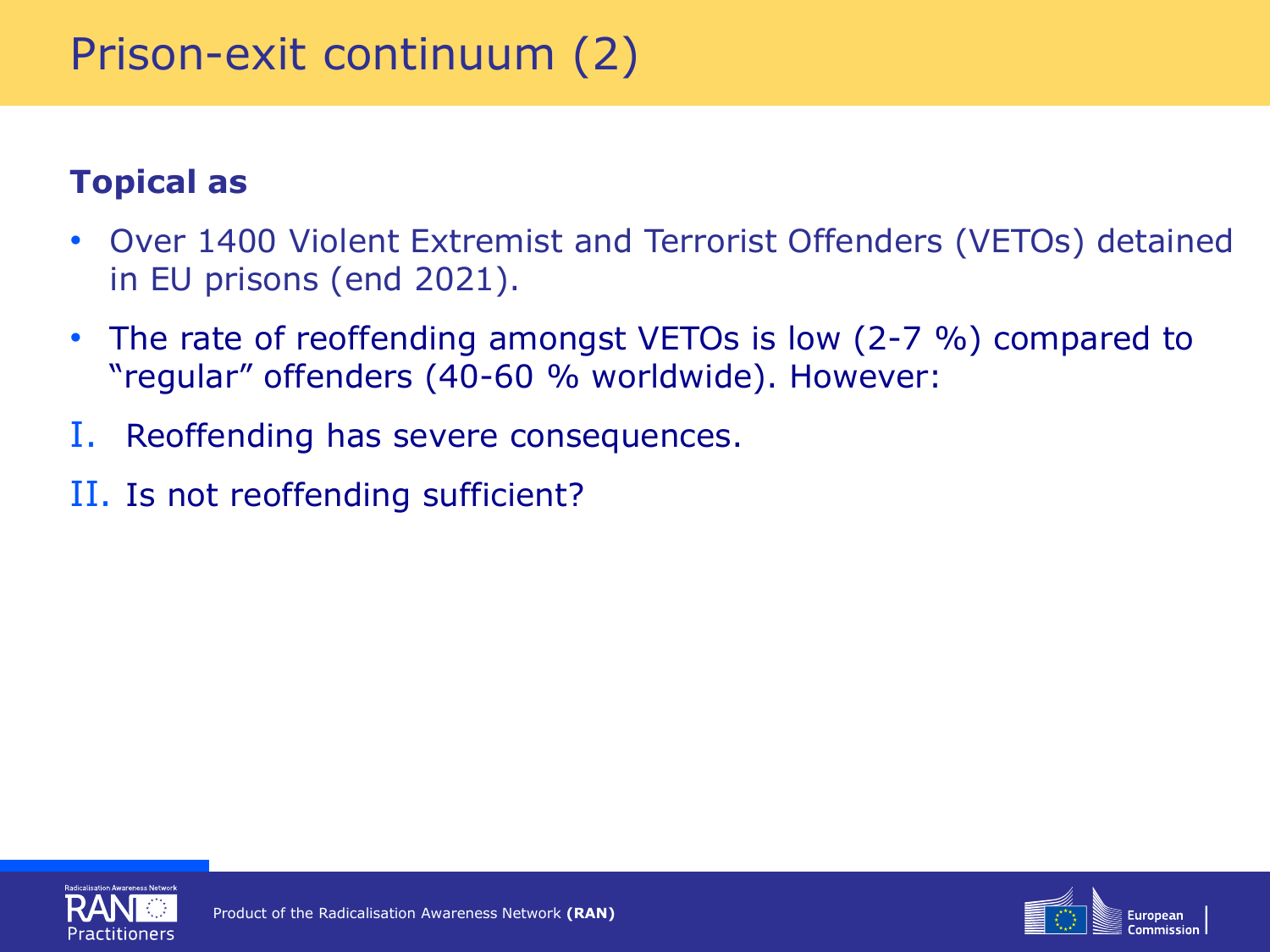#### **Diversify opportunities**

- Reform, opportunity, second chances are possible
- Exhibit optimism and positivity when discussing and assessing rehabilitation options and opportunities



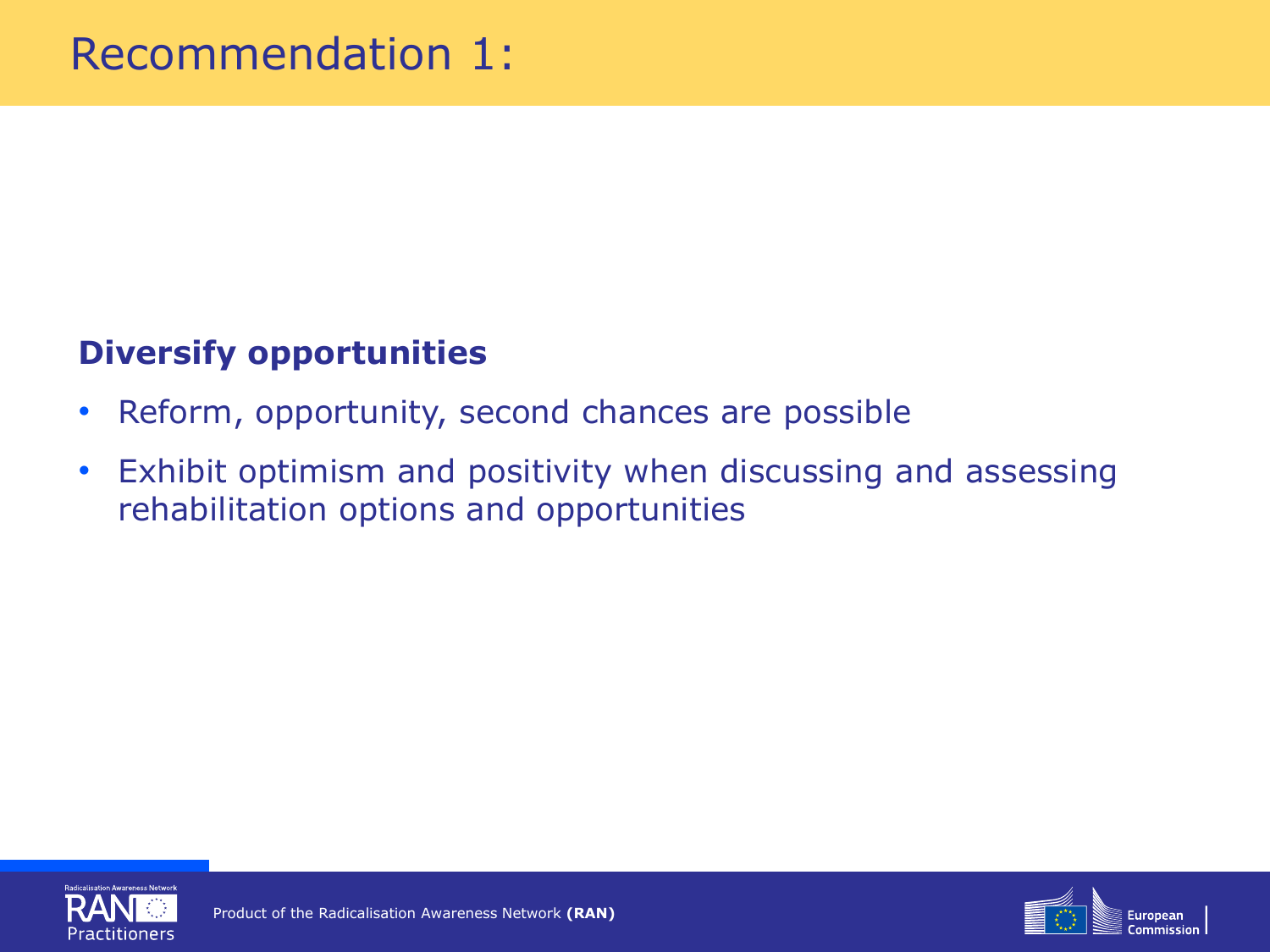#### **Reconsider the balance between rehabilitation and public safety**

- Feeling observed is not an ideal climate for rehabilitation
- Legal limits can complicate rehabilitation



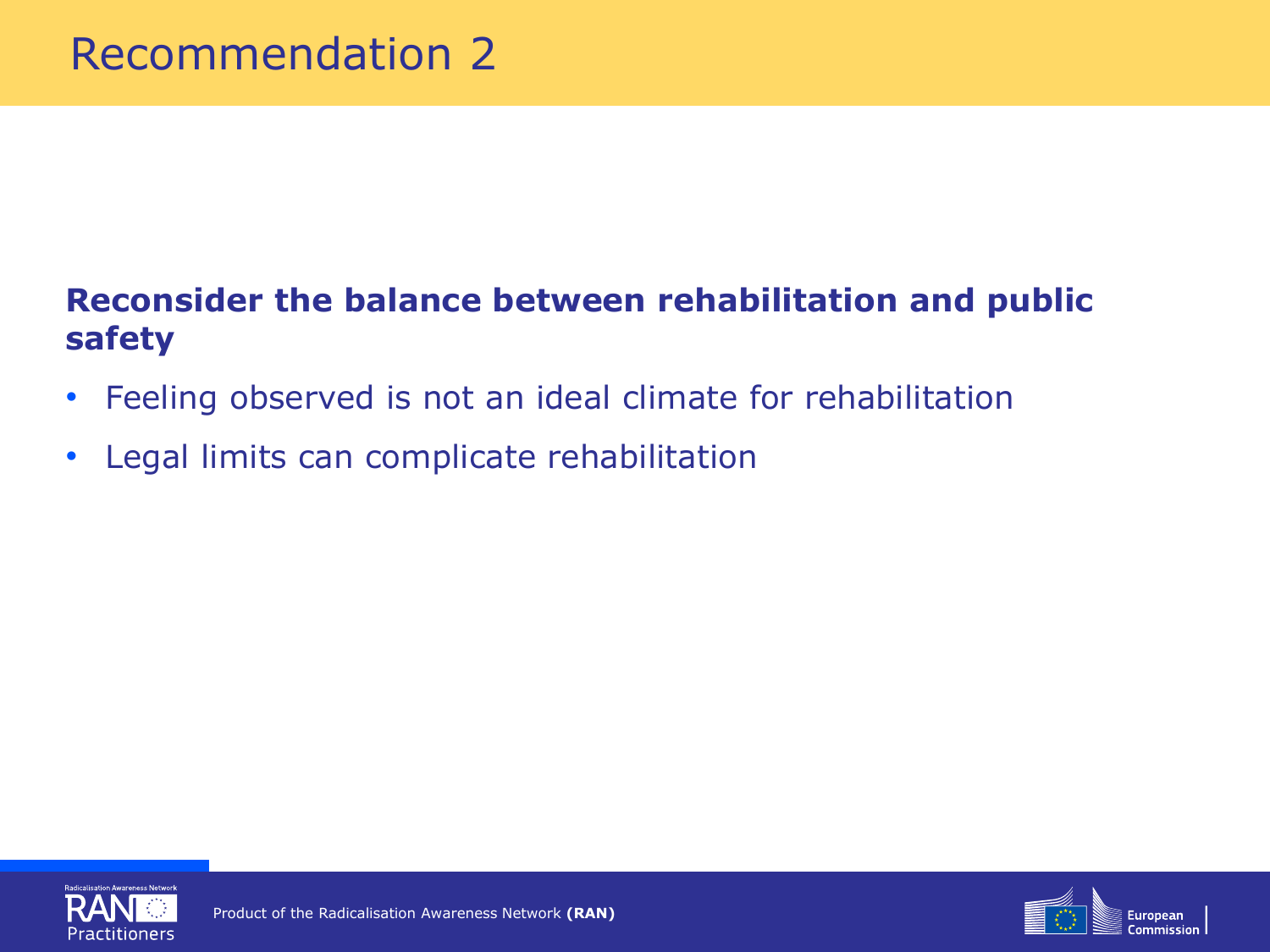### Recommendation 3

#### **Use a multi-agency approach and tailor-made interventions**

- No single approach or solution, and no single authority or actor, can address the needs of all VETOs
- One-size fits all doesn't work -> RNR
- Need for quality management.



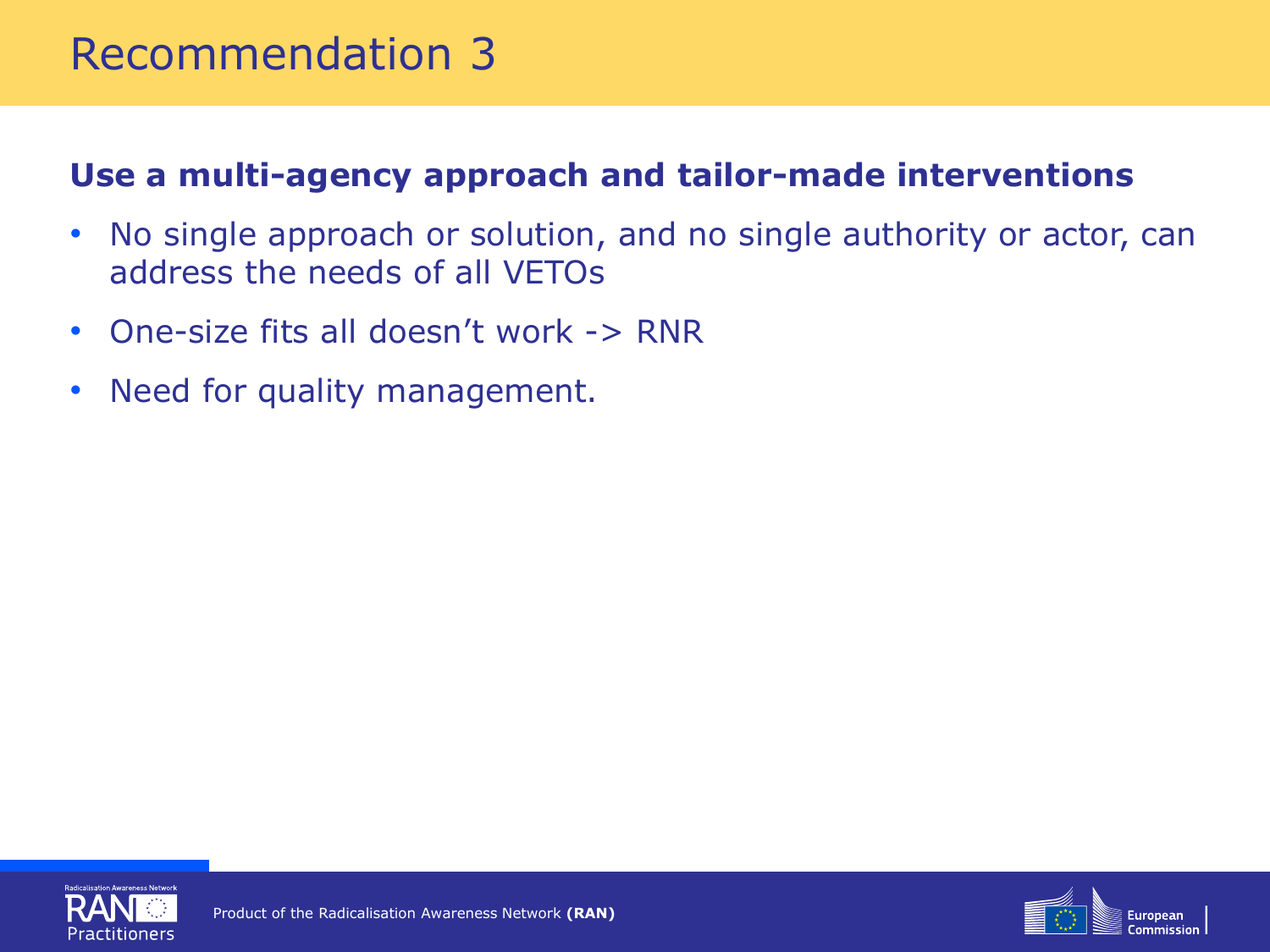#### **Emphasise risk management, not risk assessment**

- Limits of Risk Assessments (time, availability of data)
- From risk assessment to RNR
- Need for long perspective



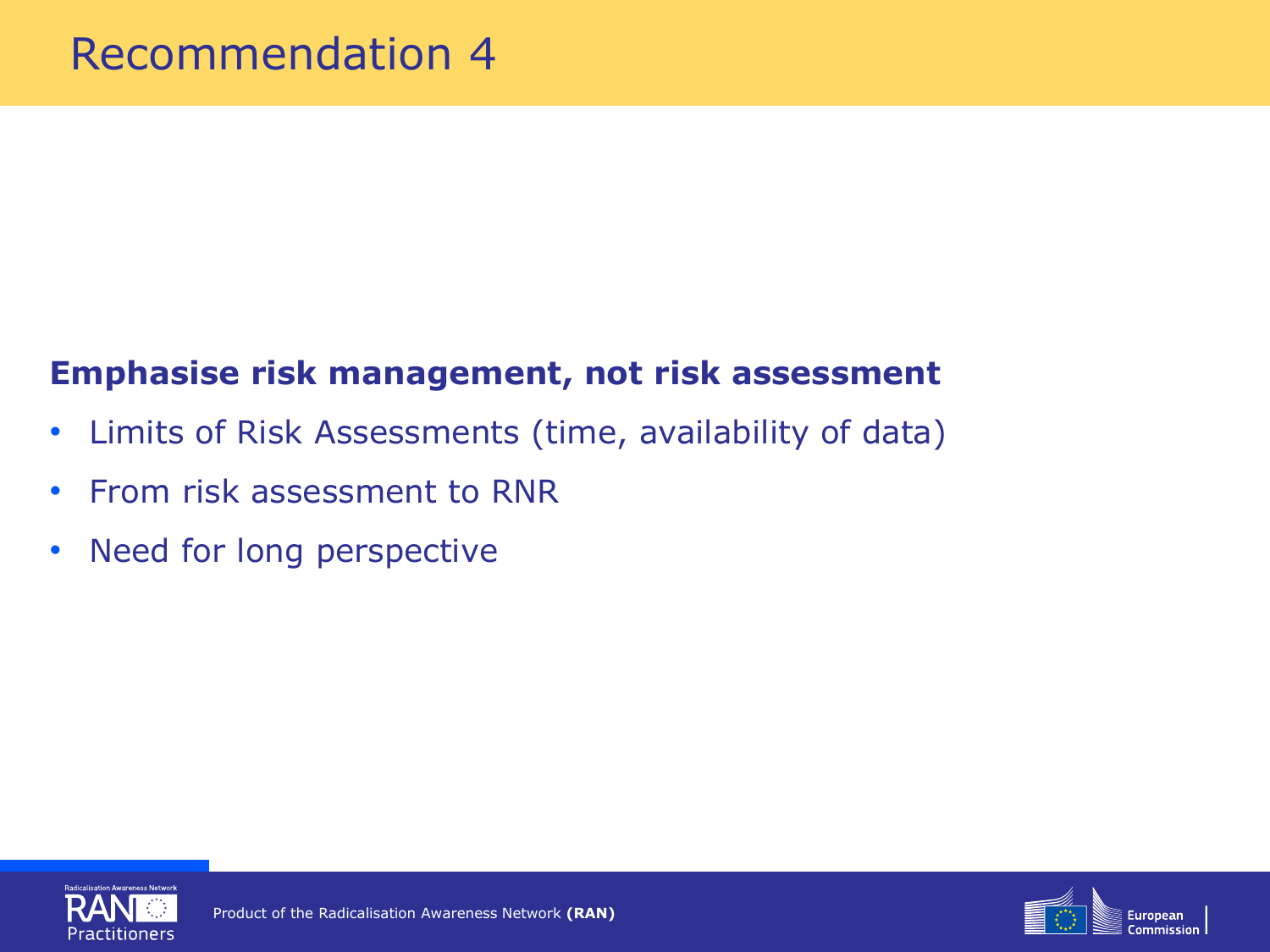# Recommendation 5



Gleichnis vom berlornen Sobn. 3d fage euch: alfo wird auch Freude im himmel fein über einen Günder, der Buße thut, vor neun und neunzig Gerechten, die der Buße nicht bedürfen. @в. Фисаг. Сар. 15. в. 7.

#### **Manage expectations before release through a scenario testing approach, to avoid disappointment**

- Engage with various scenarios VETOs may face after release
- Be honest about the public perception VETOs may confront



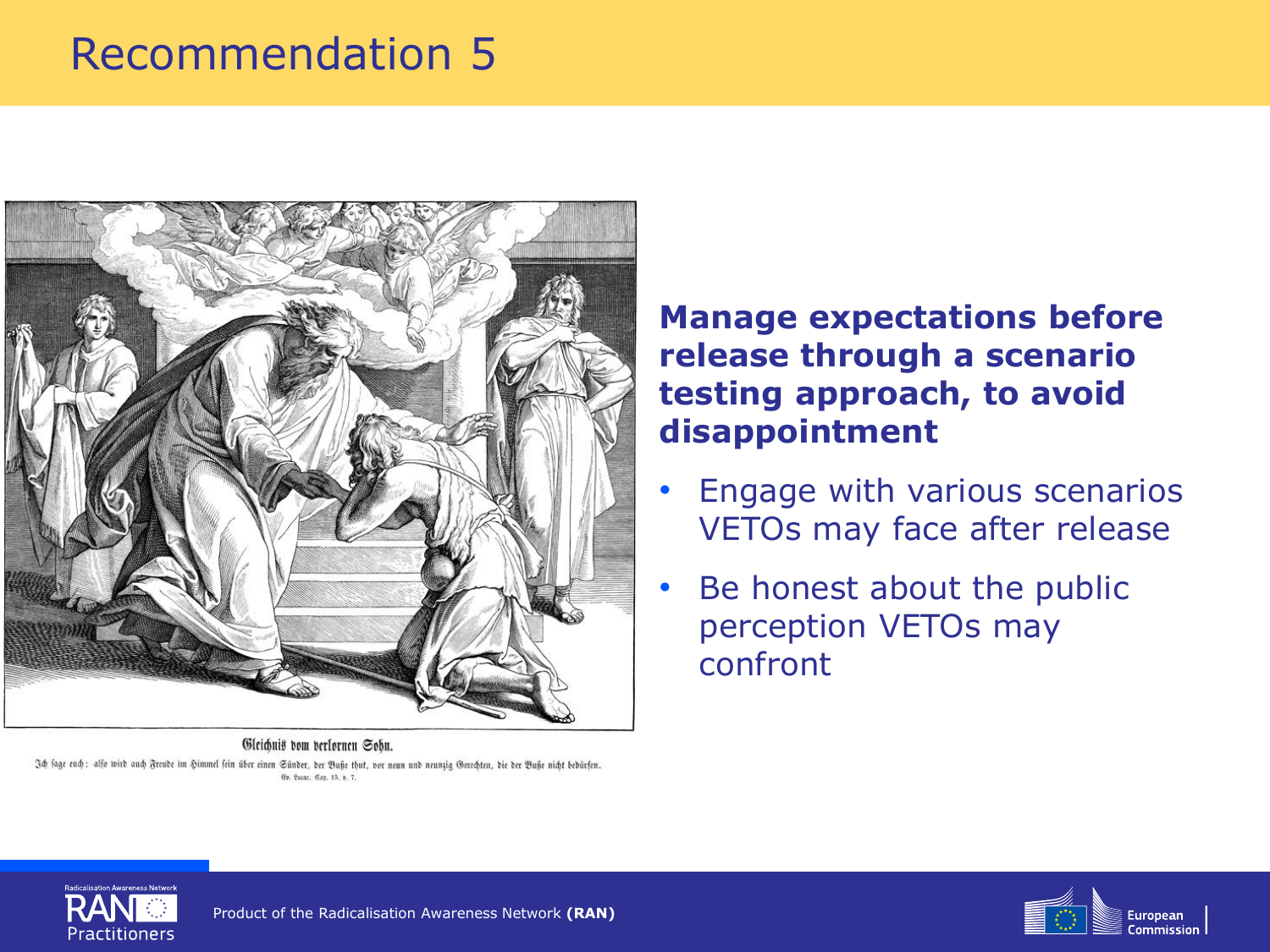### Recommendation 6

#### **Involve NGO/CSOs in rehabilitation programming**

- Trust
- Need for framework of cooperation agreed on between nongovernment and government actors



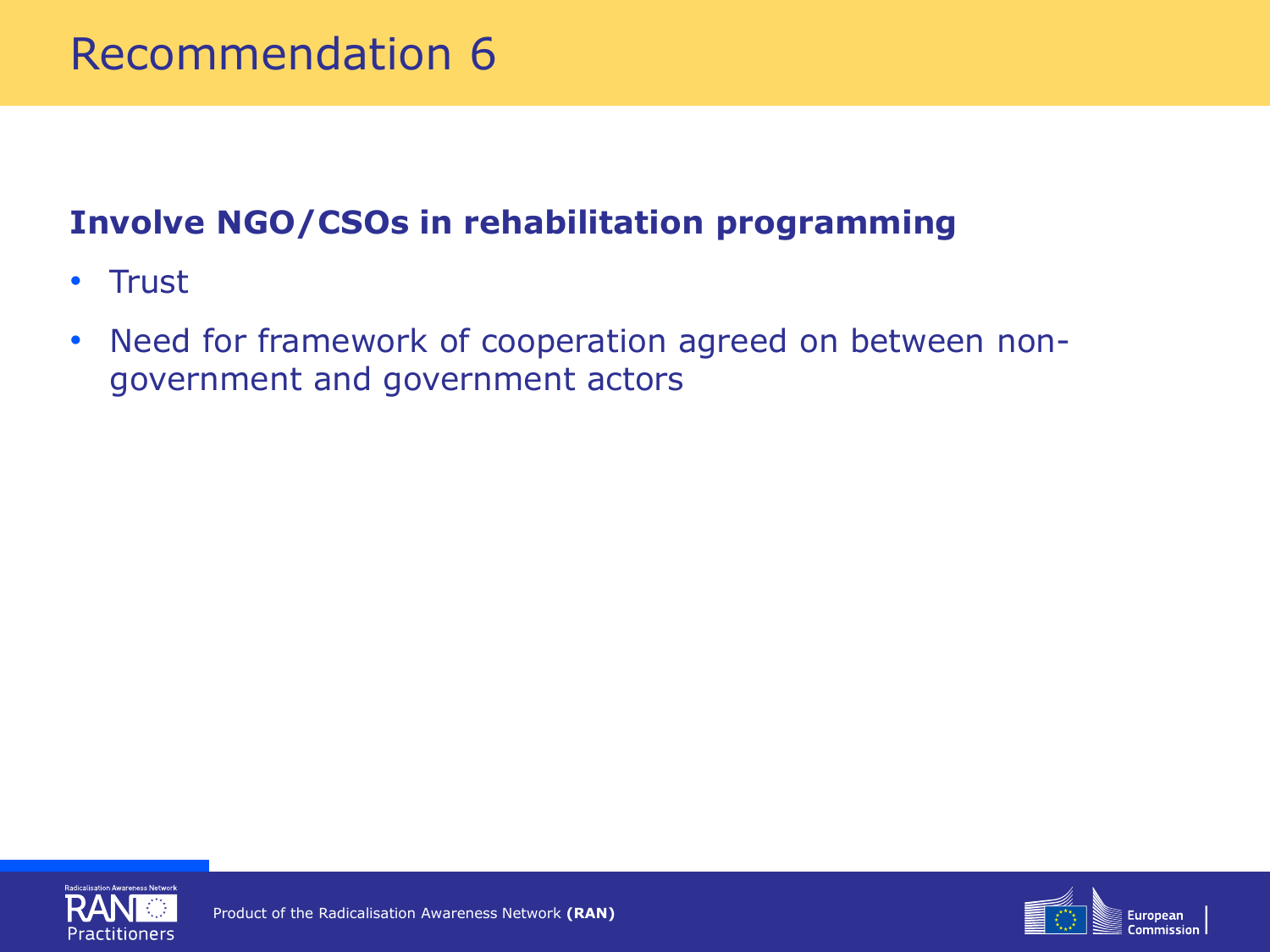#### **Enhance the flow of information**

- To avoid suboptimal supply
- State, NGO, professional secrecy
- Consent of VETO



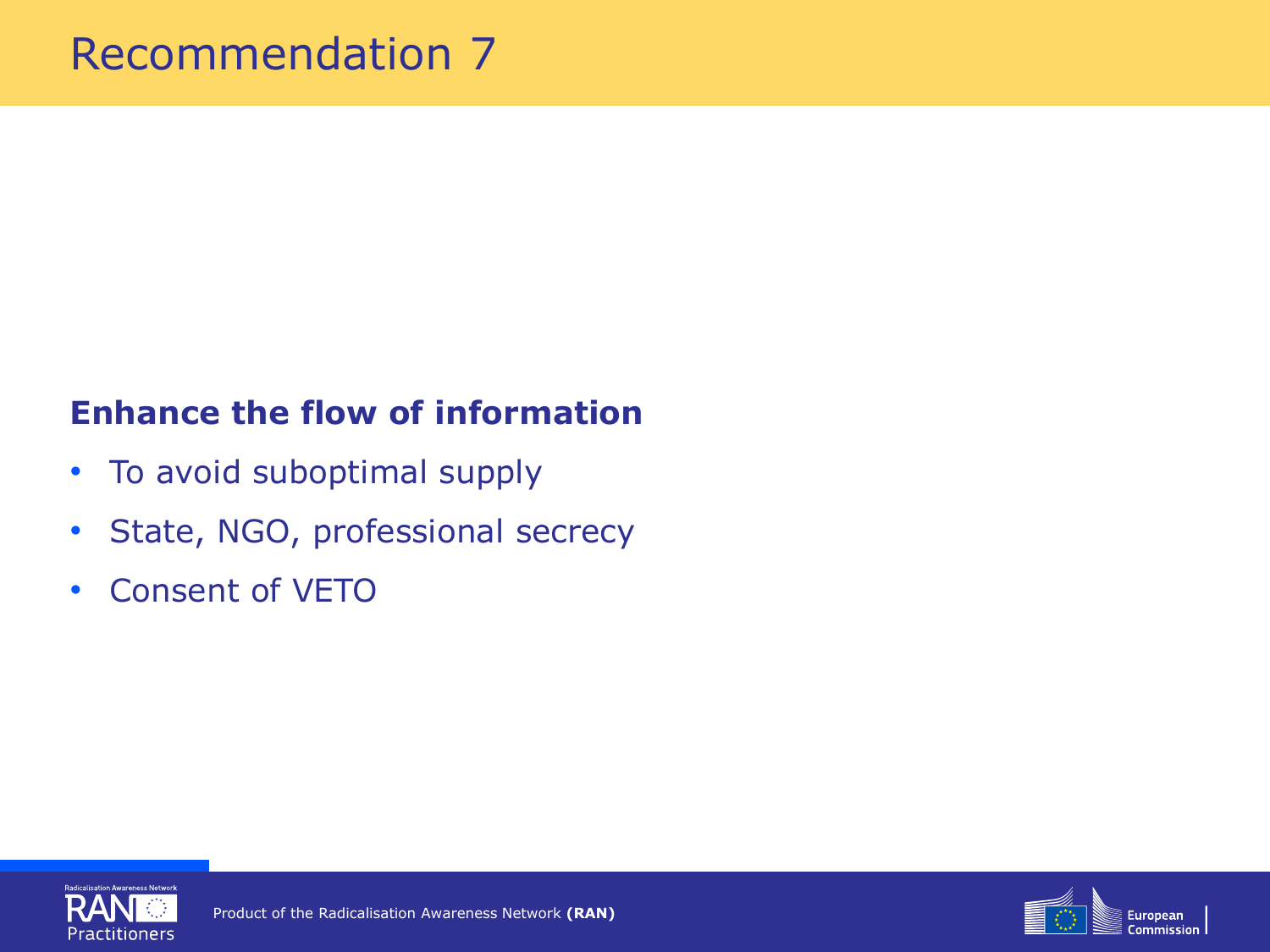#### **Enhance efforts to connect offenders to communities**

- On top of mental and practical support to the VETO.
- Prepare communities in advance
- Expectation management



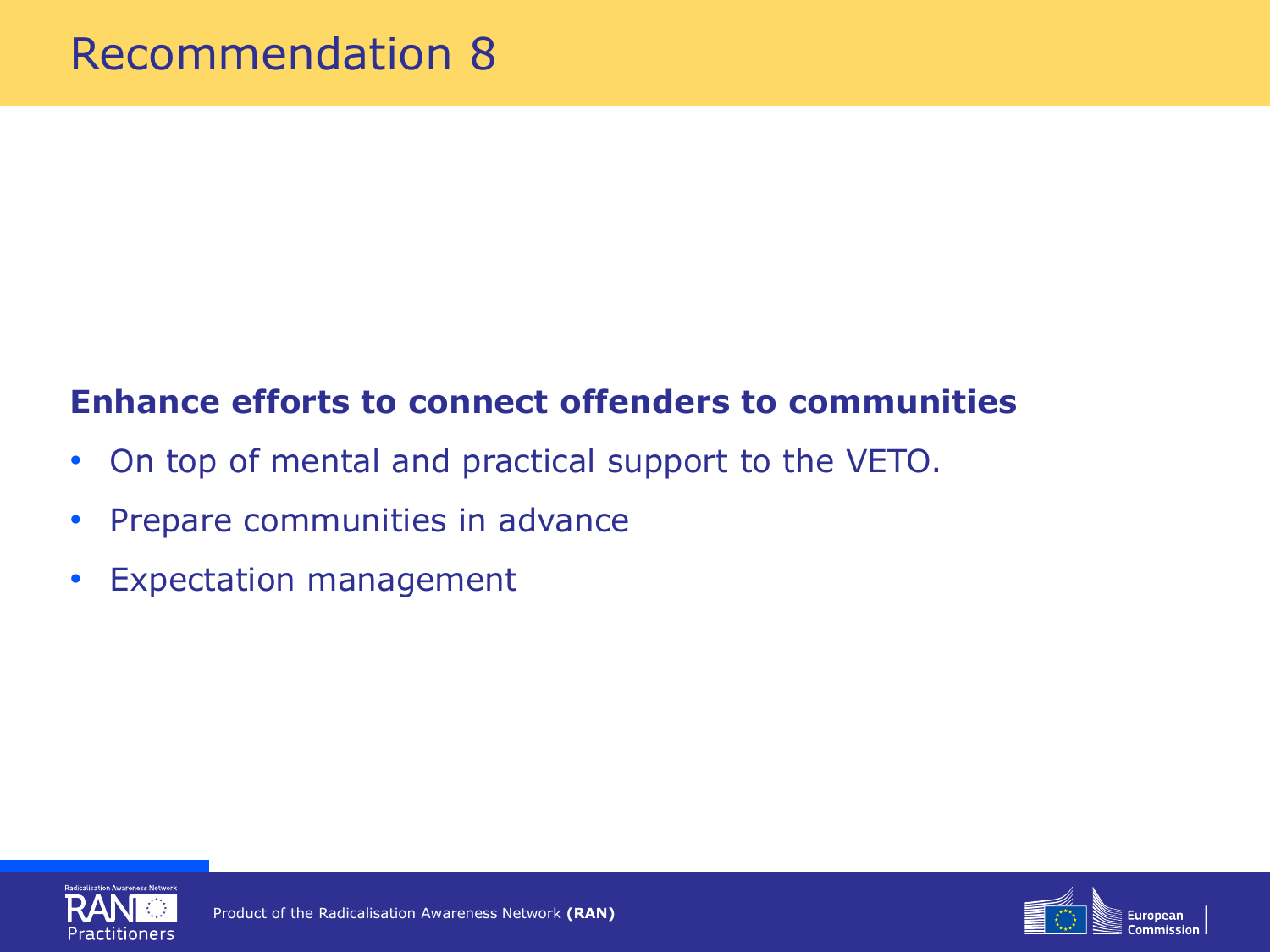### Recommendation 9



#### **Communicate the success of interventions to the public**

- Press (and audience) mostly most only see incidents
- Negative perception has consequences for rehabilitation programme providers and their clients/participants



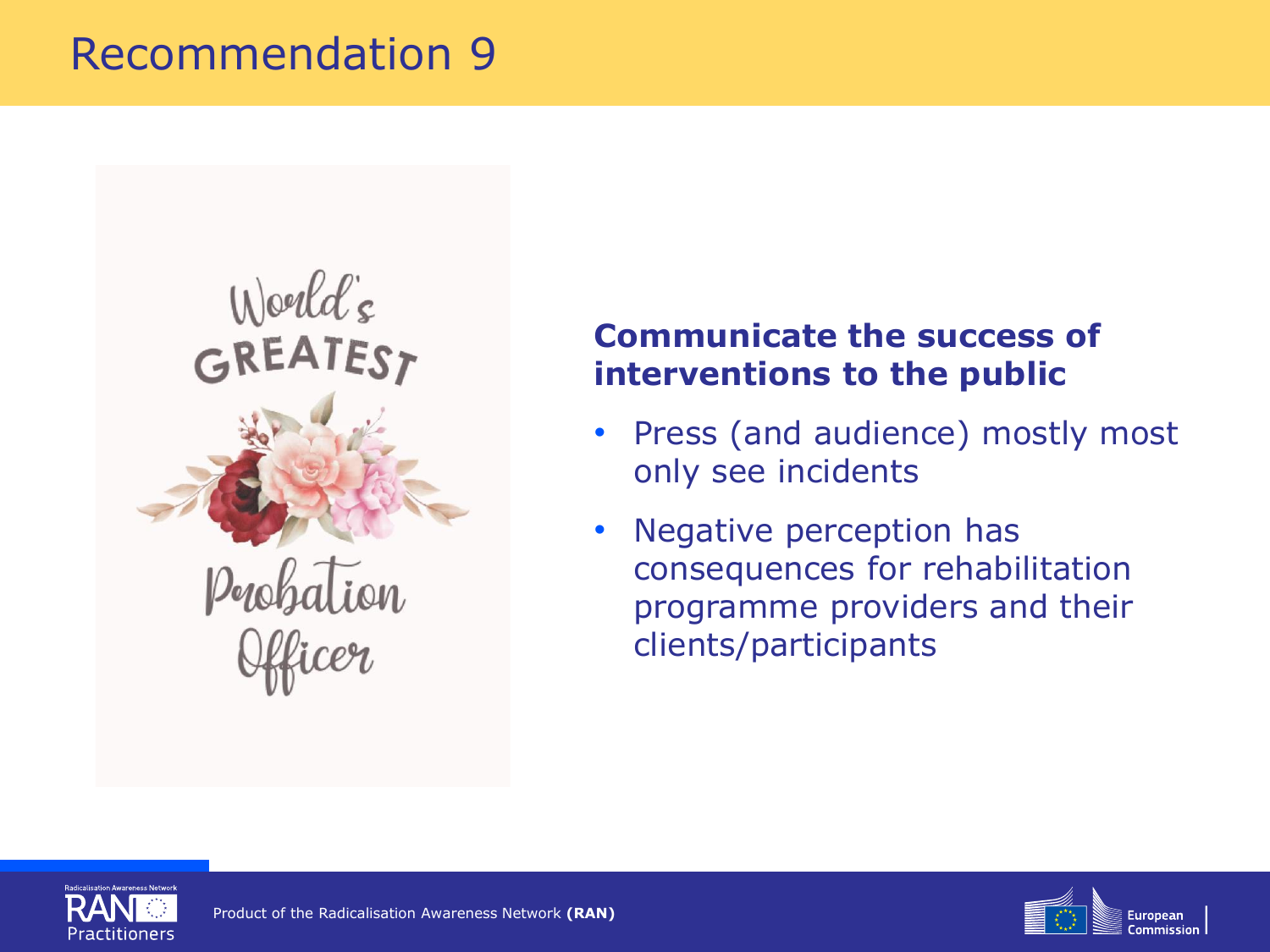#### **Strengthen policy and practice relating to interventions for female offenders (gender roles)**

- Smaller numbers
- Role of women in extremist/terrorist organisations
- Opportunities for reintegration into society



![](_page_16_Picture_6.jpeg)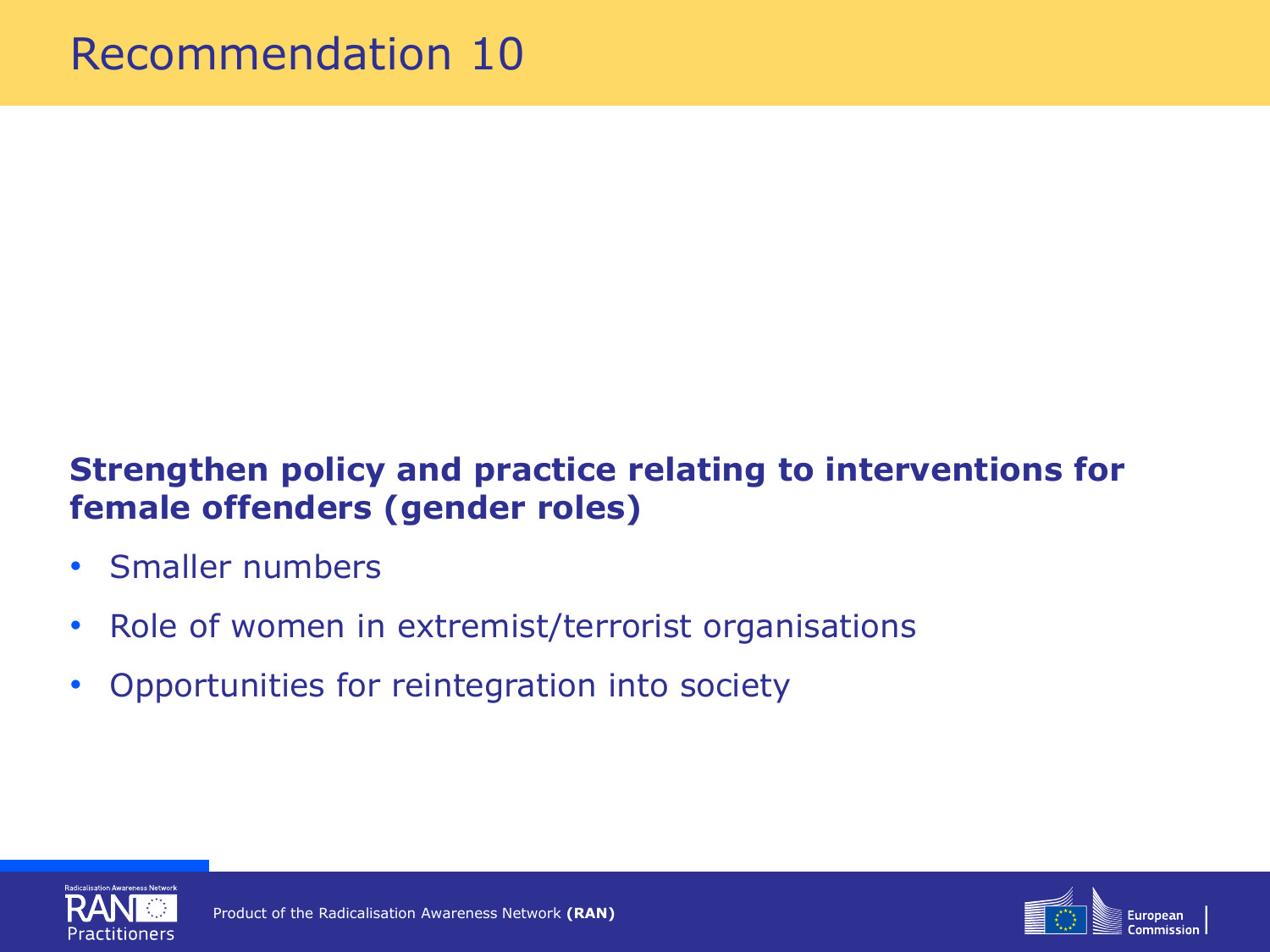#### **Invest more in training and awareness raising amongst prison and probation staff**

- On public perception
- Dealing with media

![](_page_17_Picture_4.jpeg)

![](_page_17_Picture_5.jpeg)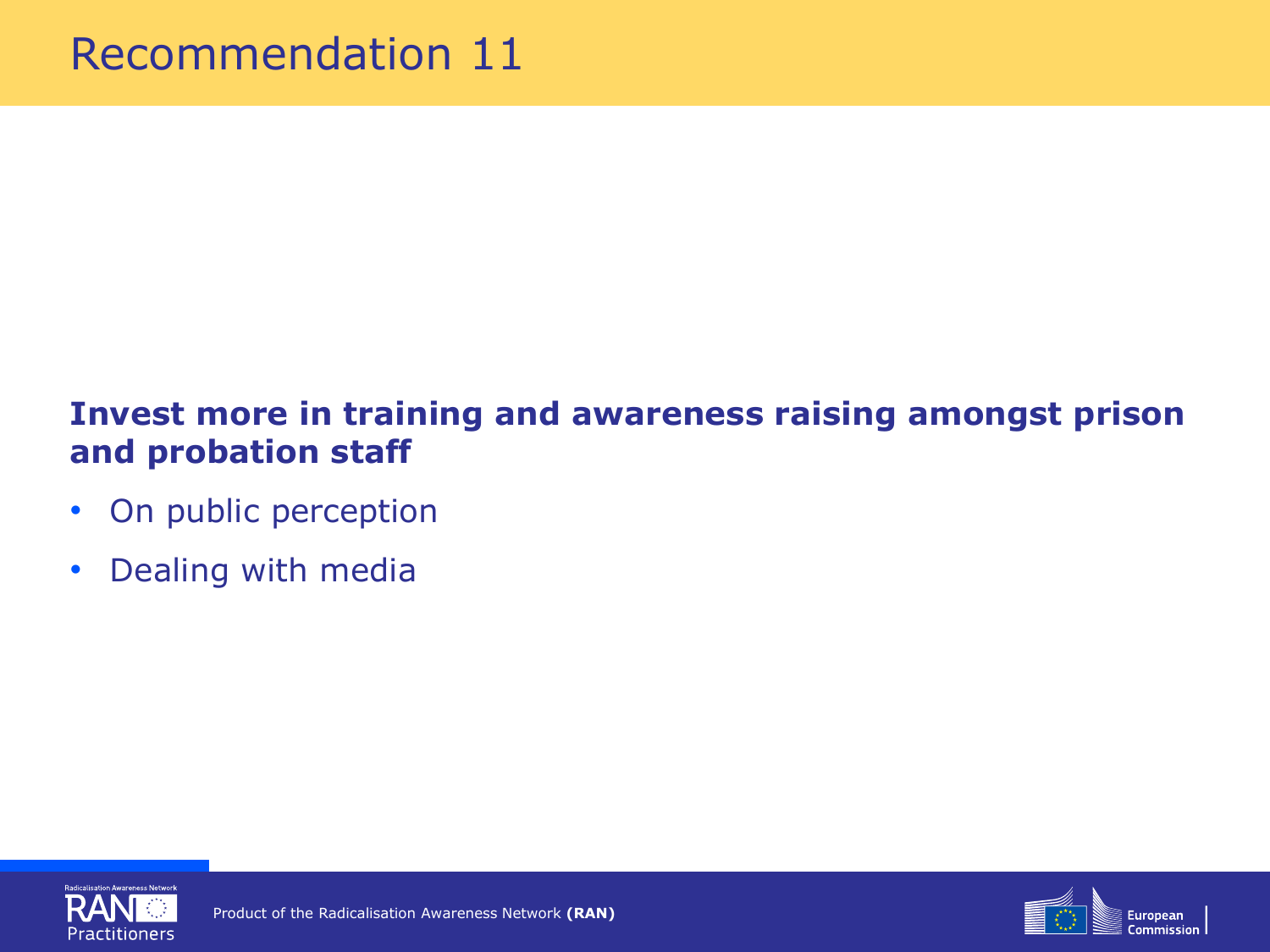#### **Intensify efforts to share lessons learned and practices**

- Transperancy
- On the brink of / exploratory
- Best and worst practices
- Duplications rarely work

![](_page_18_Picture_6.jpeg)

![](_page_18_Picture_7.jpeg)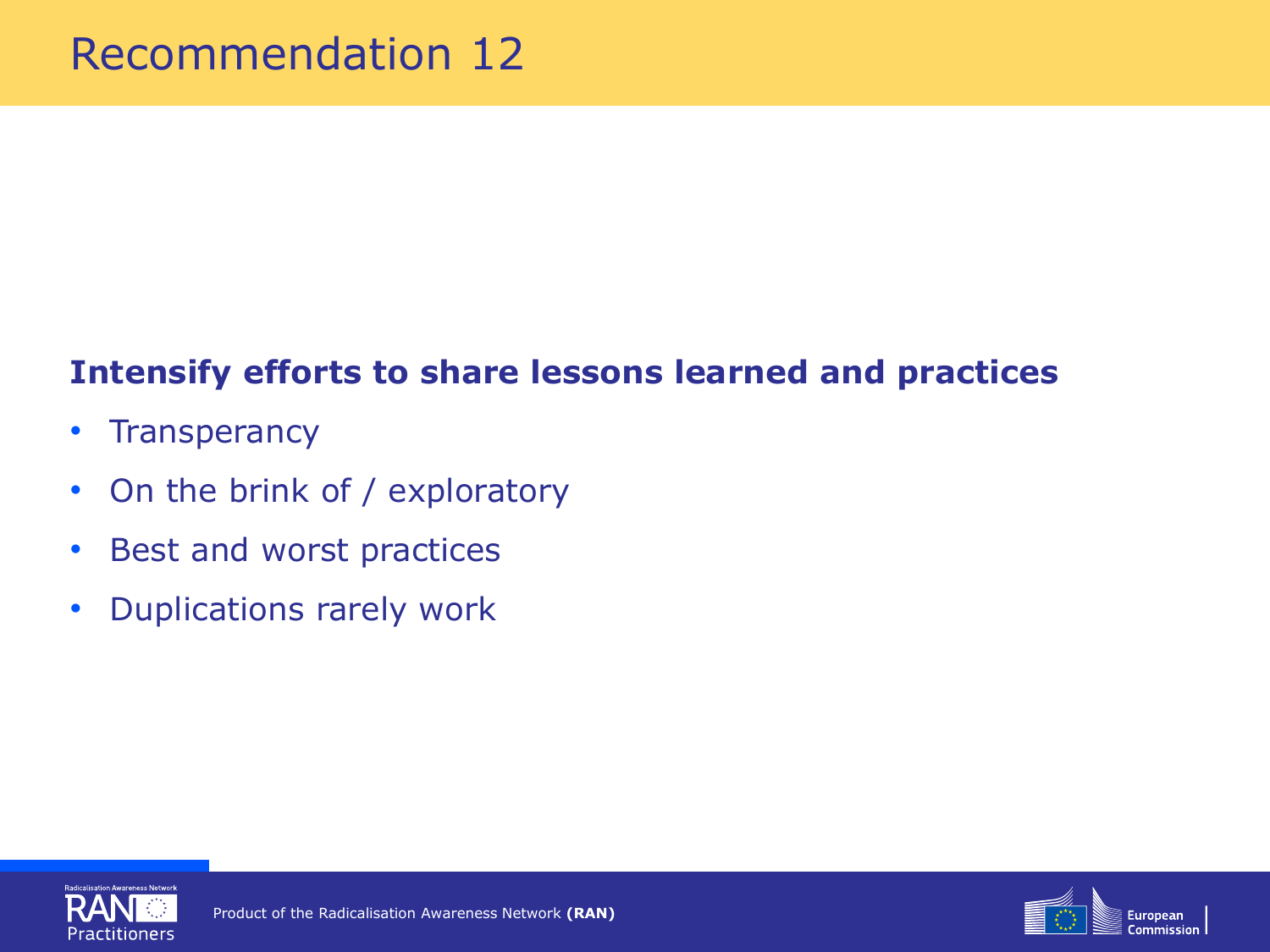#### **Encourage more research on the effectiveness of rehabilitation programming**

- Body of evidence-based knowledge is limited
- No consensus on definitions
- Theory of change
- Collaboration between researchers and practitioners

![](_page_19_Picture_6.jpeg)

![](_page_19_Picture_7.jpeg)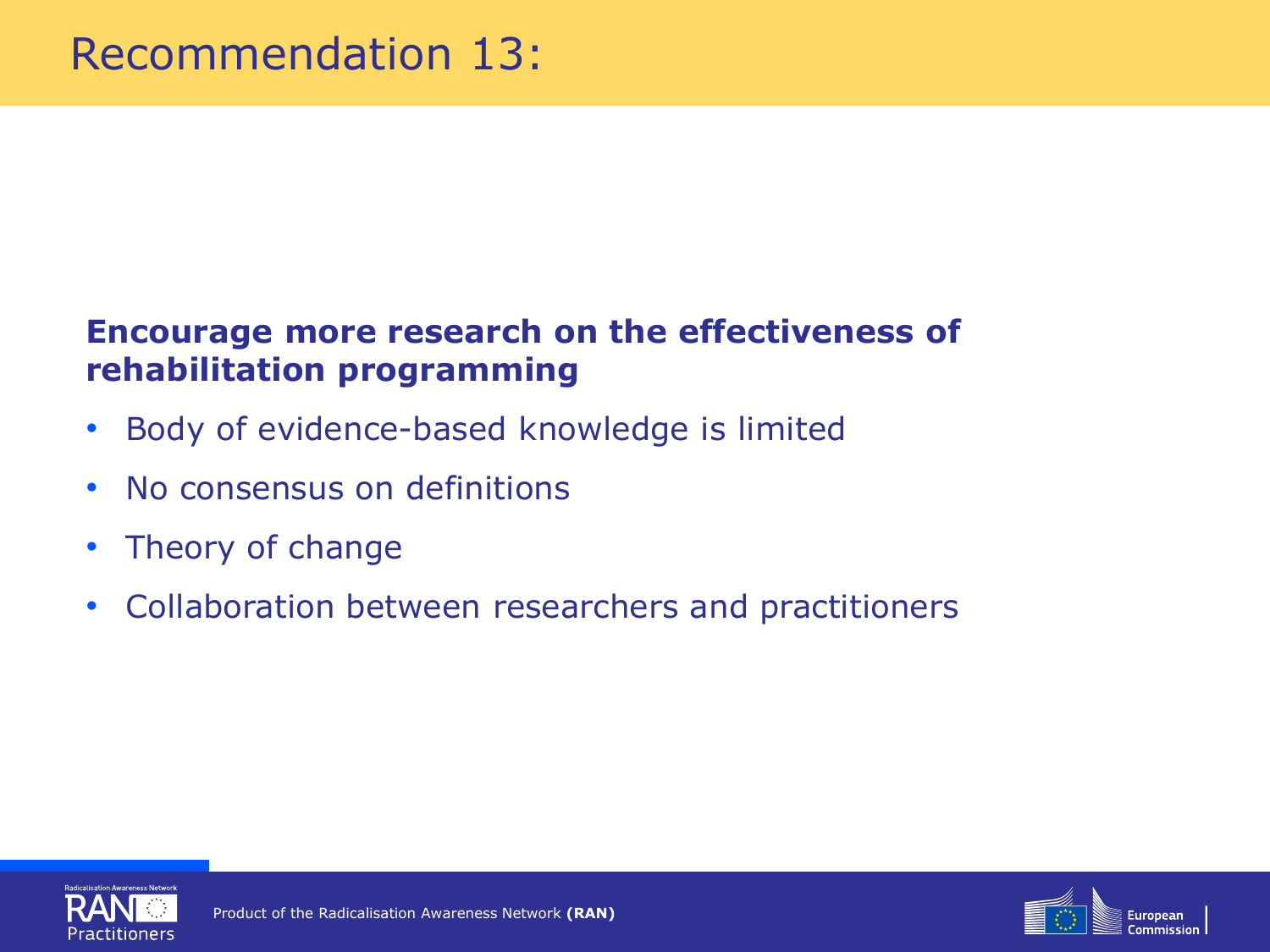#### **Conclusion paper cross cutting event:**

[https://ec.europa.eu/home-affairs/whats-new/publications/ran-cross-cutting-thematic-event-released](https://ec.europa.eu/home-affairs/whats-new/publications/ran-cross-cutting-thematic-event-released-violent-extremist-or-terrorist-offenders-continuity_en)violent-extremist-or-terrorist-offenders-continuity\_en

#### **Rehabilitation manual:**

https://ec.europa.eu/home-affairs/networks/radicalisation-awareness-network[ran/publications/rehabilitation-manual-rehabilitation-radicalised-and-terrorist-offenders-first-line](https://ec.europa.eu/home-affairs/networks/radicalisation-awareness-network-ran/publications/rehabilitation-manual-rehabilitation-radicalised-and-terrorist-offenders-first-line-practitioners_nl)practitioners\_nl

Available in English, French and German

![](_page_20_Picture_6.jpeg)

![](_page_20_Picture_7.jpeg)